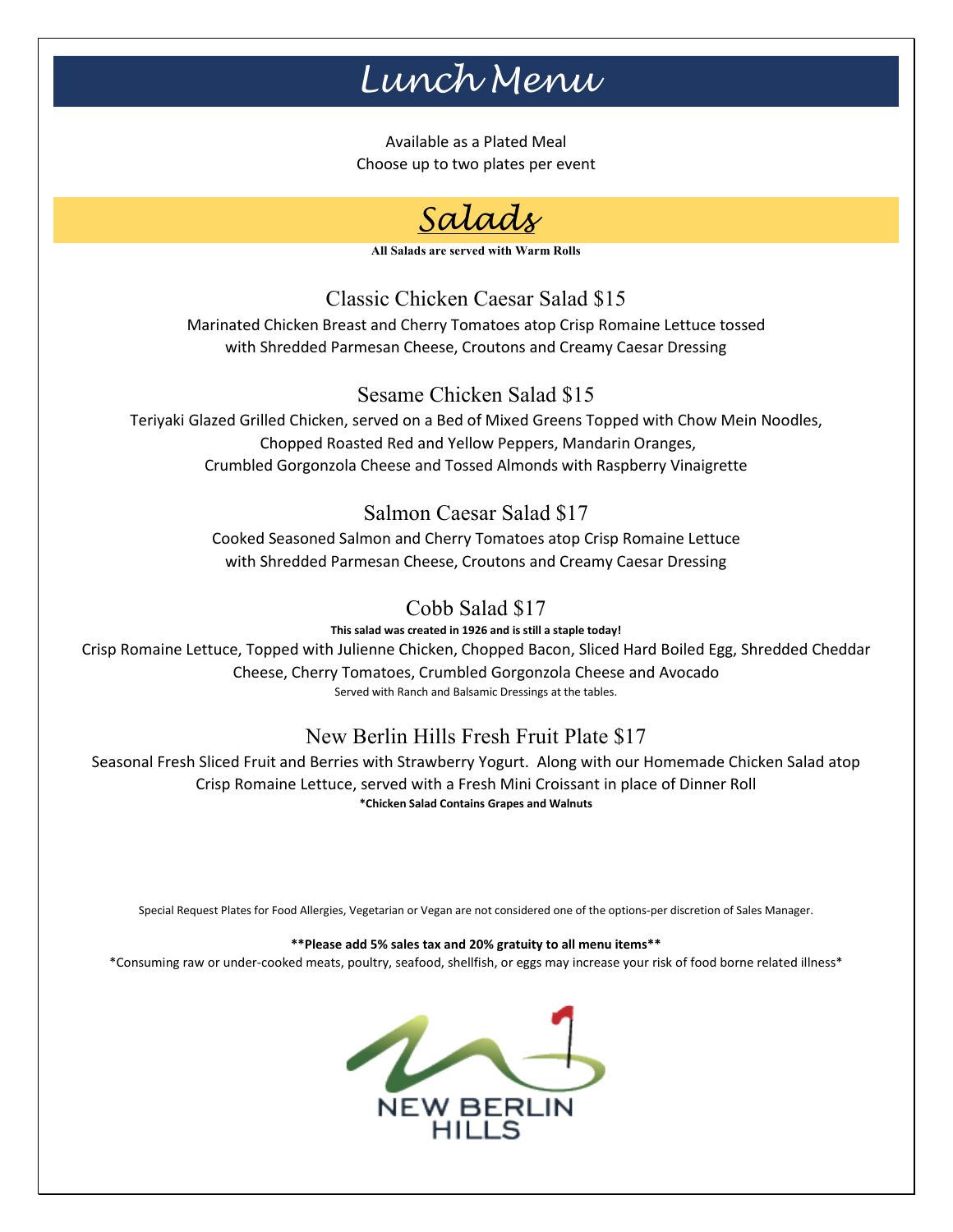



**All Sandwiches come with French Fries** 

Chicken Bruschetta \$15

Toasted Ciabatta Bun with Italian Marinated Chicken Breast, Fresh Mozzarella, Mixed Spring Greens, our Homemade Bruschetta Salsa, Finished with a Drizzle of Balsamic Glaze This is a warm sandwich.

### Chipotle Bacon and Turkey \$15

Toasted Herb Tomato Focaccia Bread with Sliced Turkey Breast, Thick Cut Bacon, Tomato Slice, Romaine Lettuce, Pepper Jack Cheese and topped with Chipotle Ranch Dressing This is a cold sandwich.

## Saucy Pulled Pork \$15

Toasted Pretzel Bun Fresh from the Bakery, with a mound of Slow Roasted BBQ Pulled Pork and a side of Creamy Cole Slaw This is a warm sandwich.

## Homemade Chicken Salad Croissant \$15

Buttery Flaky Fresh Baked Jumbo Croissant with our Homemade Chicken Salad This is a cold sandwich. \*Chicken Salad Contains Grapes and Walnuts.

### **Add a Fresh Side Salad \$4.00 per person**

- Spring Green Garden Salad with Ranch and Balsamic at the table
	- Creamy Tossed Caesar Salad

• Chopped Romaine, Parmesan Cheese, Walnuts and Strawberries tossed in Balsamic Vinaigrette Dressing

**\*\*Please add 5% sales tax and 20% gratuity to all menu items\*\***

\*Consuming raw or under-cooked meats, poultry, seafood, shellfish, or eggs may increase your risk of food borne related illness.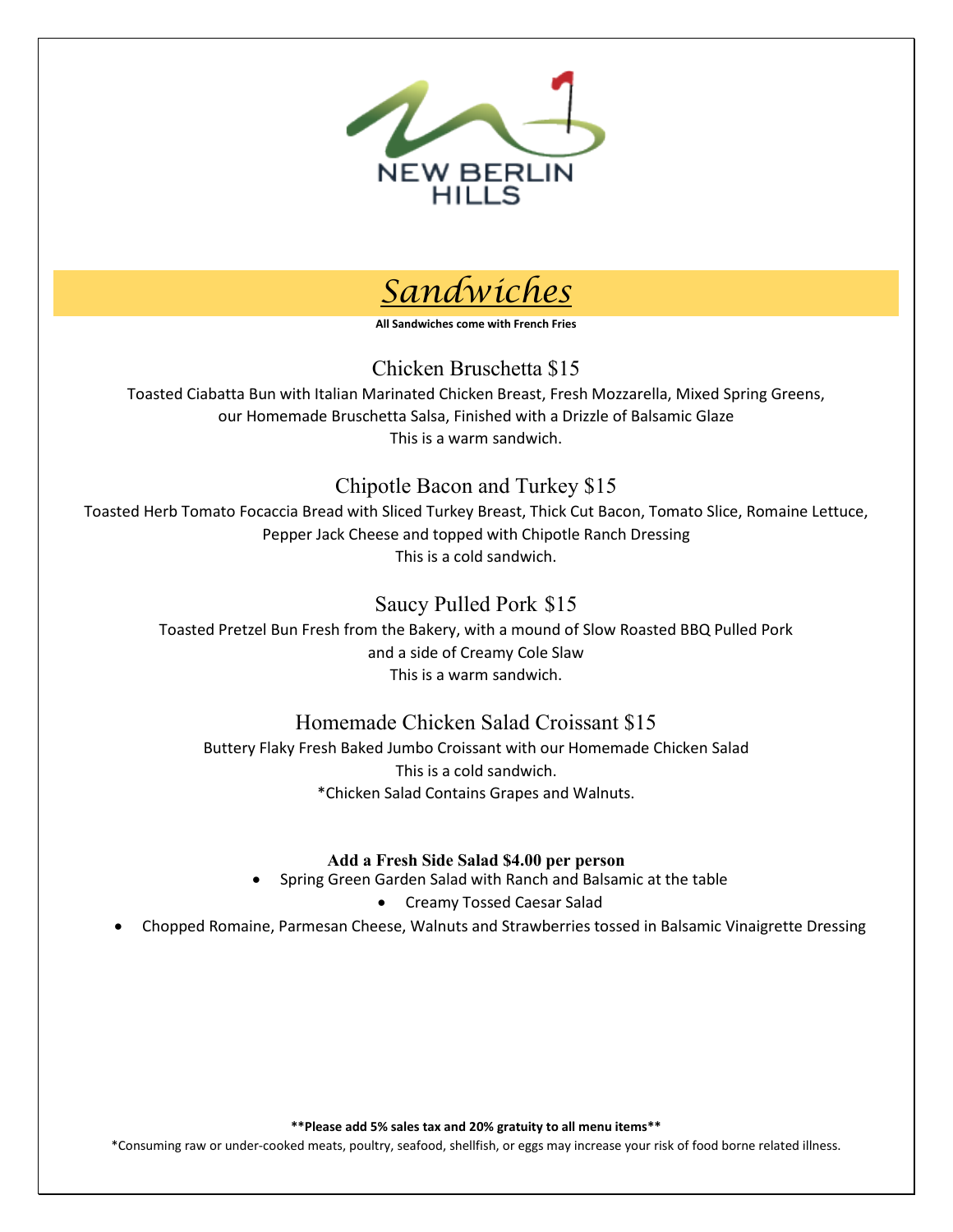

## *Entrees*

All Entrees are served with Warm Rolls

Butternut Squash Ravioli \$14 Butternut Squash Stuffed Ravioli topped with Homemade Cream Sauce, Finished with Fresh Julienned Sage

Pesto Chicken \$15 Creamy Pesto Chicken Breast resting on Long Grain Seasoned Wild Rice with a Vibrant Blend of Vegetables

## Fish N Chips \$15

Two Pieces of Battered Cod Served with Tartar Sauce, French Fries, Creamy Cole Slaw, Fresh Baked Marble Rye Bread with a Lemon Crown Garnish

## Pork Tenderloin \$17

Sliced Lean Pork Tenderloin topped with Homemade Caramelized Apples Served with Roasted Red Skin Potatoes and Sautéed Green Beans

## Grilled Sirloin \$17

Juicy 6 oz. Center-Cut Sirloin Steak Seasoned and Grilled to Perfection resting on Red Skin Mashed Potatoes with Melted Herb and Garlic Butter and a side of Sautéed Green Beans



**\*\*Please add 5% sales tax and 20% gratuity to all menu items\*\***  \*Consuming raw or under-cooked meats, poultry, seafood, shellfish or eggs may increase your risk of food borne related illness